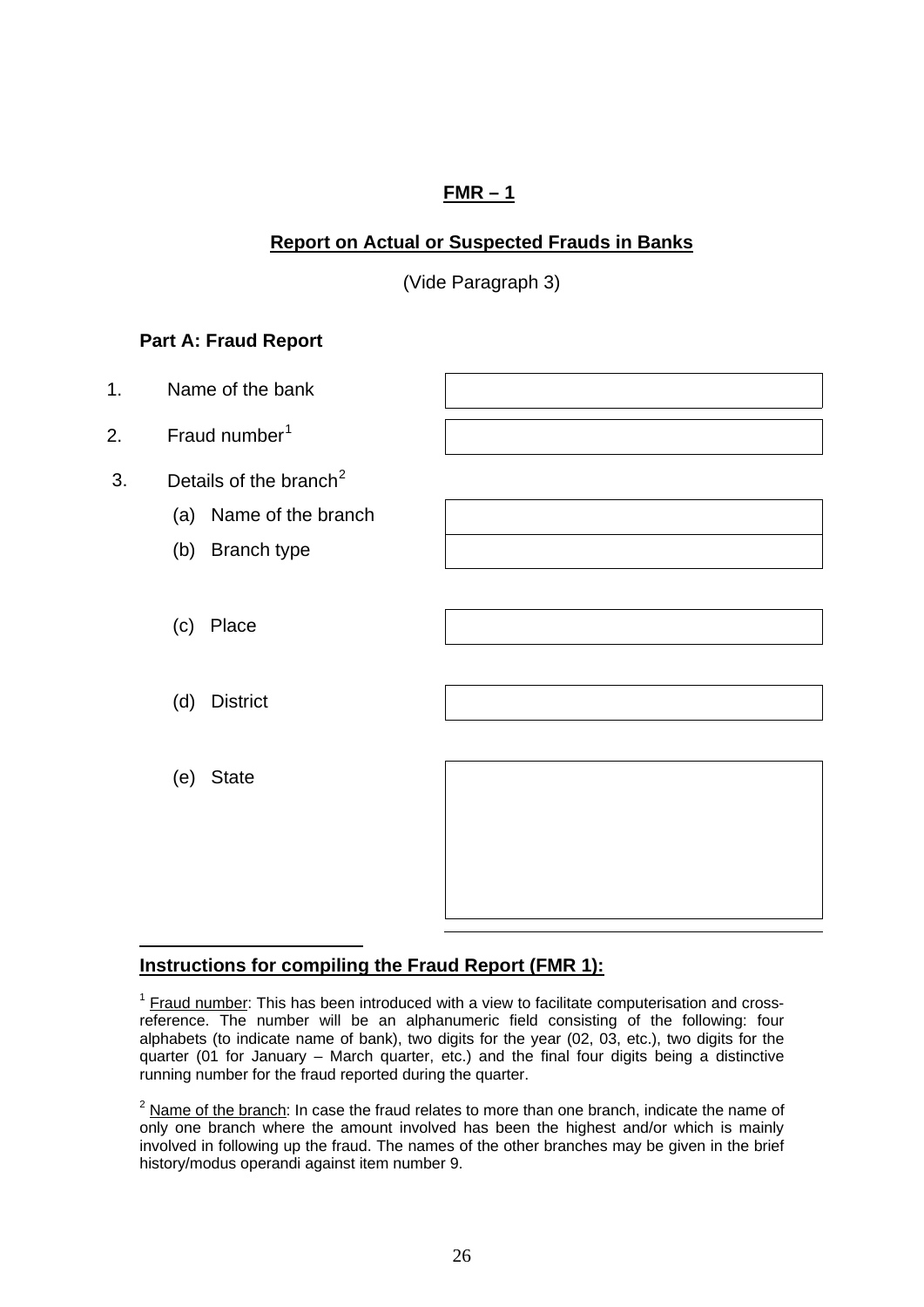- <span id="page-1-0"></span>4. Name of the Principal party/account<sup>[3](#page-1-0)</sup>
- 5.a Area of operation where the fraud has occurred<sup>[4](#page-1-0)</sup>
- 5.b Whether fraud has occurred in a borrowal account ?
- 6.a Nature of fraud<sup>[5](#page-1-0)</sup>
- 6.b Whether computer is used in committing the fraud?
- 6.c If yes, details
- 7. Total amount involved<sup>[6](#page-1-0)</sup>(₹ In lakh)

Yes/No

 $3$  Name of party: A distinctive name may be given to identify the fraud. In the case of frauds in borrowal accounts, name of the borrowers may be given. In the case of frauds committed by employees, the name(s) of the employee(s) could be used to identify the fraud. Where fraud has taken place, say, in clearing account/inter-branch account, and if it is not immediately possible to identify the involvement of any particular employee in the fraud, the same may be identified merely as "Fraud in clearing/inter-branch account".

 $<sup>4</sup>$  Area of operation where the fraud has occurred: Indicate the relevant area out of those</sup> given in column 1 of statement FMR 2 (Part A) (Cash; Deposits (Savings/Current/Term); Nonresident accounts; Advances (Cash credit/Term Loans/Bills/Others); Foreign exchange transactions; Inter-branch accounts; Cheques/demand drafts, etc.; Clearing, etc. accounts; Off-balance sheet (Letters of credit/Guarantee/Co-acceptance/Others); Card/Internet - Credit Cards ; ATM/Debit Cards ; Internet Banking ; Others).

 $5$  Nature of fraud: Select the number of the relevant category from the following which would best describe the nature of fraud: (1) Misappropriation and criminal breach of trust, (2) Fraudulent encashment through forged instruments/manipulation of books of account or through fictitious accounts and conversion of property, (3) Unauthorised credit facilities extended for reward or for illegal gratification, (4) Negligence and cash shortages, (5) Cheating and forgery, (6) Irregularities in foreign exchange transactions, (7) Others.

 $6$  Total amount involved: Amounts should, at all places, be indicated in Rs. lakh up to two decimal places.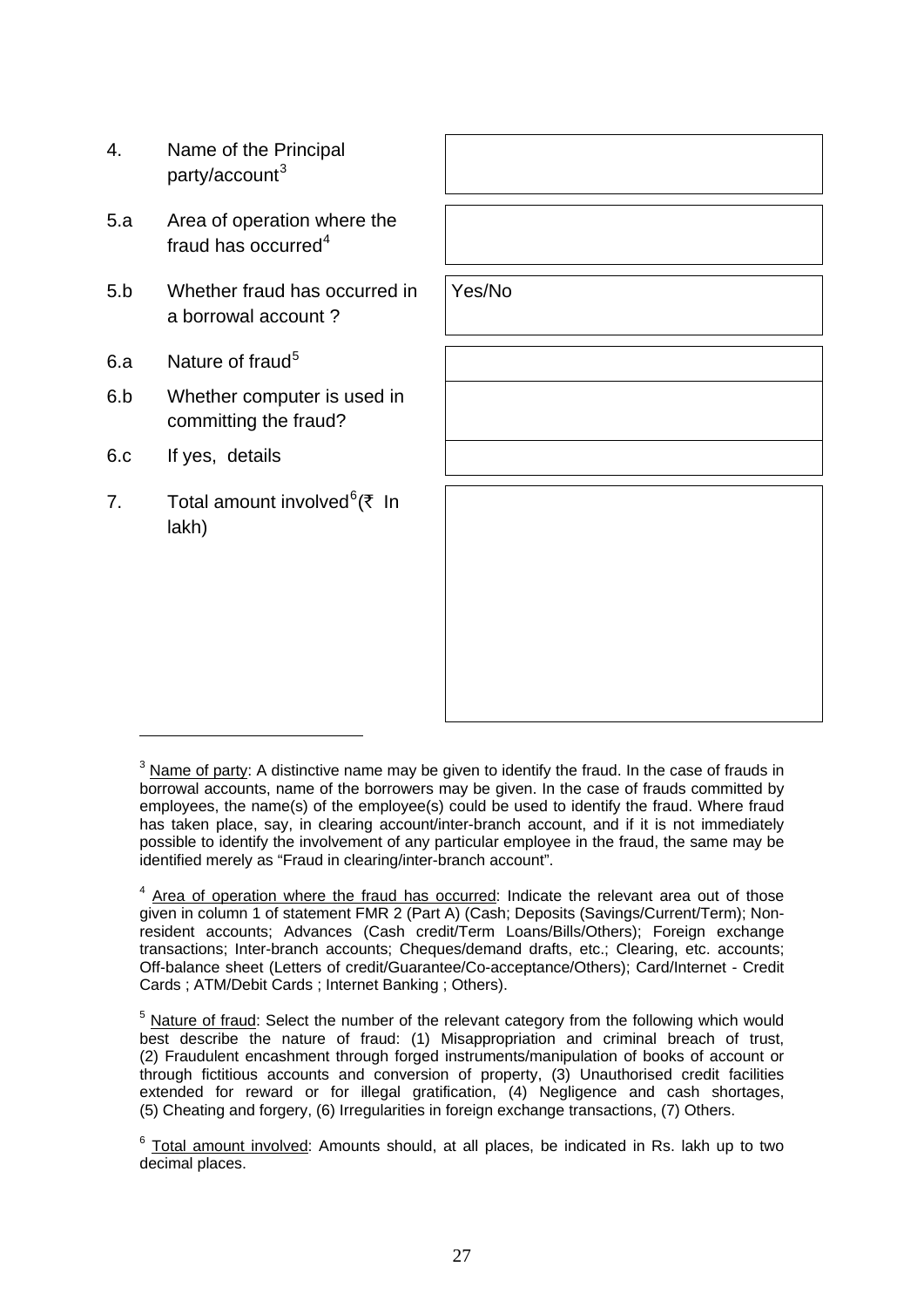<span id="page-2-0"></span>

| 8.a      | Date of occurrence <sup>7</sup>                                                                                                             |        |
|----------|---------------------------------------------------------------------------------------------------------------------------------------------|--------|
| b        | Date of detection <sup>8</sup>                                                                                                              |        |
| С        | Reasons for delay, if any, in<br>detecting the fraud                                                                                        |        |
| d        | Date on which reported to RBI <sup>9</sup>                                                                                                  |        |
| е        | Reasons for delay, if any, in<br>reporting the fraud to RBI                                                                                 |        |
| 9.a<br>b | <b>Brief history</b><br>modus operandi                                                                                                      |        |
| 10.      | Fraud committed by                                                                                                                          |        |
| a        | <b>Staff</b>                                                                                                                                | Yes/No |
| b        | <b>Customers</b>                                                                                                                            | Yes/No |
| C        | <b>Outsiders</b>                                                                                                                            | Yes/No |
| 11.a     | Whether the controlling office<br>(Regional/Zonal) could<br>detect<br>the fraud by a scrutiny of control<br>returns submitted by the branch | Yes/No |

 $<sup>7</sup>$  Date of occurrence: In case it is difficult to indicate the exact date of occurrence of fraud (for</sup> instance, if pilferages have taken place over a period of time, or if the precise date of a borrower's specific action, subsequently deemed to be fraudulent, is not ascertainable), a notional date may be indicated which is the earliest likely date on which the person is likely to have committed the fraud (say, January 1, 2002, for a fraud which may have been committed anytime during the year 2002). The specific details, such as the period over which the fraud has occurred, may be given in the history/modus operandi.

 $8$  Date of detection: If a precise date is not available (as in the case of a fraud detected during the course of an inspection/audit or in the case of a fraud being reported such on the directions of the Reserve Bank), a notional date on which the same may be said to have been recognised as fraud may be indicated.

<sup>&</sup>lt;sup>9</sup> Date of reporting to RBI: The date of reporting shall uniformly be the date of sending the detailed fraud report in form FMR 1 to the RBI and not any date of fax or DO letter that may have preceded it.

<sup>\*</sup> Banks have to categorically mention the nature of audit the branch is subjected to viz, concurrent audit, internal inspection, etc.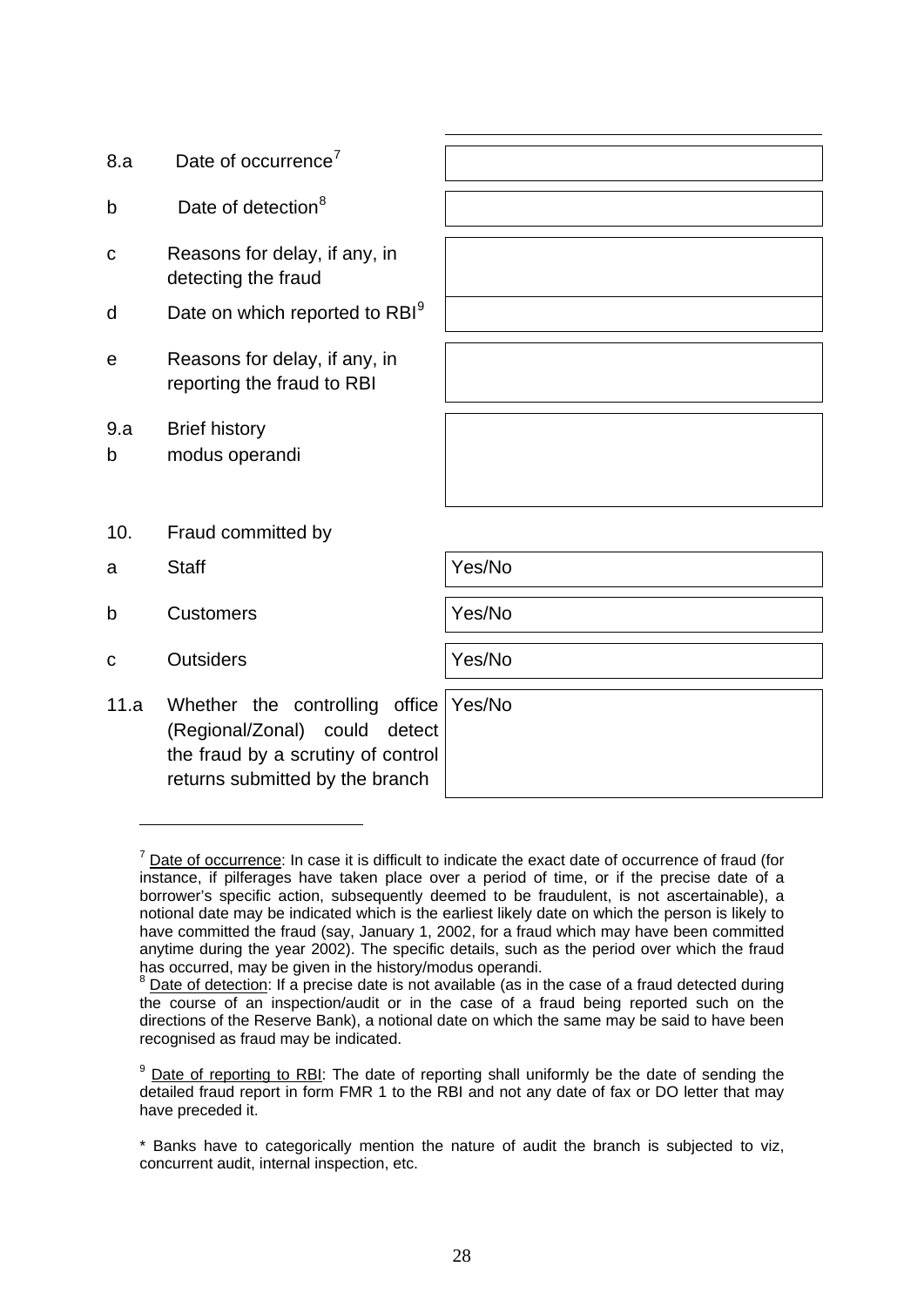- b Whether there is need to improve the information system?
- 12.a Whether internal inspection/ audit (including concurrent audit) was conducted at the branch(es) during the period between the date of first occurrence of the fraud and its detection?
- b If yes, why the fraud could not have been detected during such inspection/audit.
- c What action has been taken for non-detection of the fraud during such inspection/audit
- 13. Action taken/proposed to be taken
- a Complaint with Police/CBI

i)Whether any complaint has been lodged with the Police/CBI?

ii)If yes, name of office/ branch of CBI/ Police

1 Date of reference

4

- 2 Present position of the case
- 3 Date of completion of Police/CBI investigation
	- Date of submission of investigation report by
	- Police/CBI

Yes/No

Yes/No**\***

Yes/No

29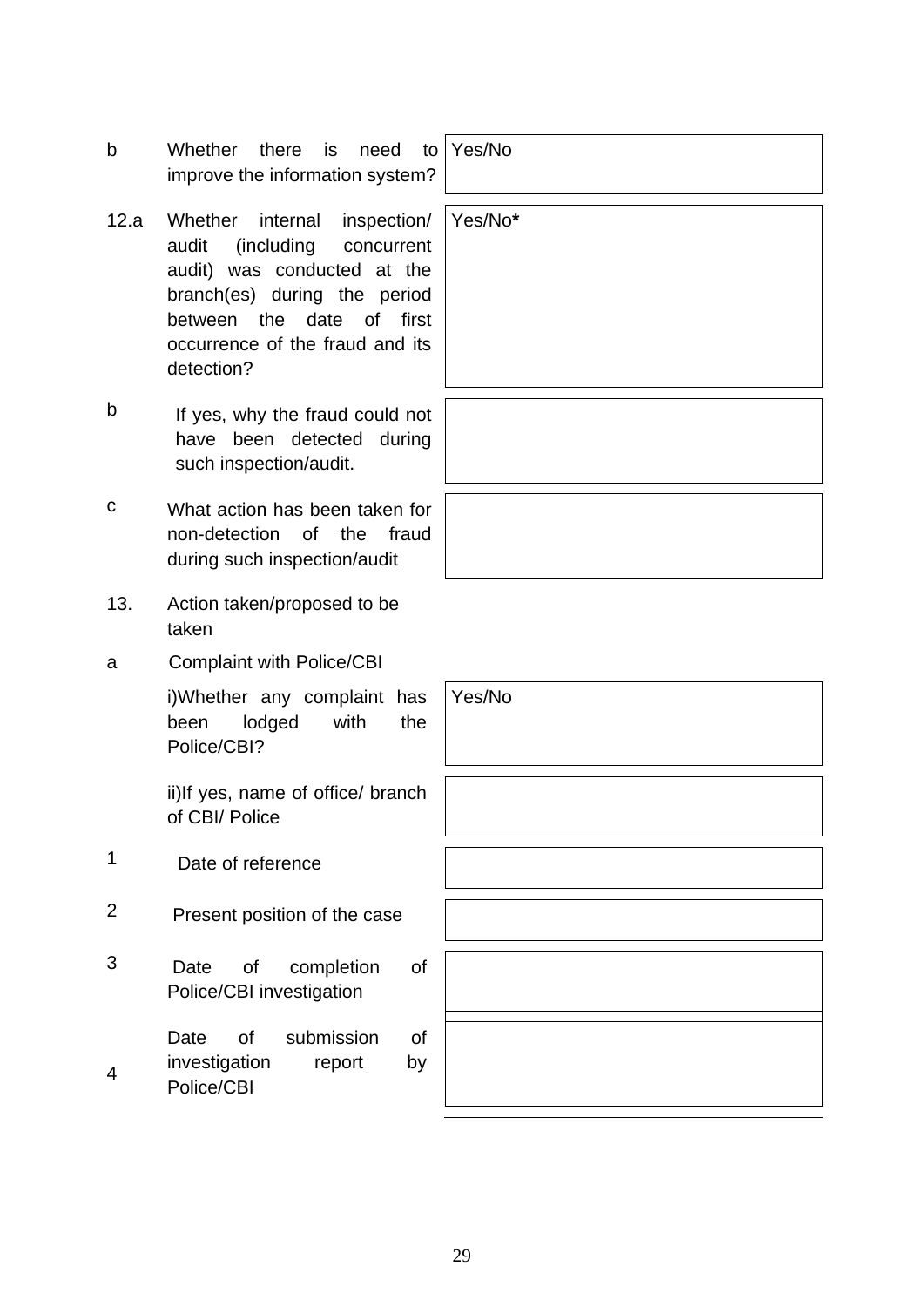b Recovery suit with DRT/Court

iii) If not reported to Police/CBI,

i) Date of filing

reasons therefor

ii) Present position

c Insurance claim

i) Whether any claim has been lodged with an insurance company

ii) If not, reasons therefor

# d Details of staff-side action

i) Whether any internal investigation has been/is proposed to be conducted

ii) If yes, date of completion

iii) Whether any departmental enquiry has been/is proposed to be conducted

iv) If yes, give details as per format given below:

v) If not, reasons therefor

e Steps taken/proposed to be taken to avoid such incidents

14. (a) Total amount recovered

i) Amount recovered from party/parties concerned

ii) From insurance

Yes/No

Yes/No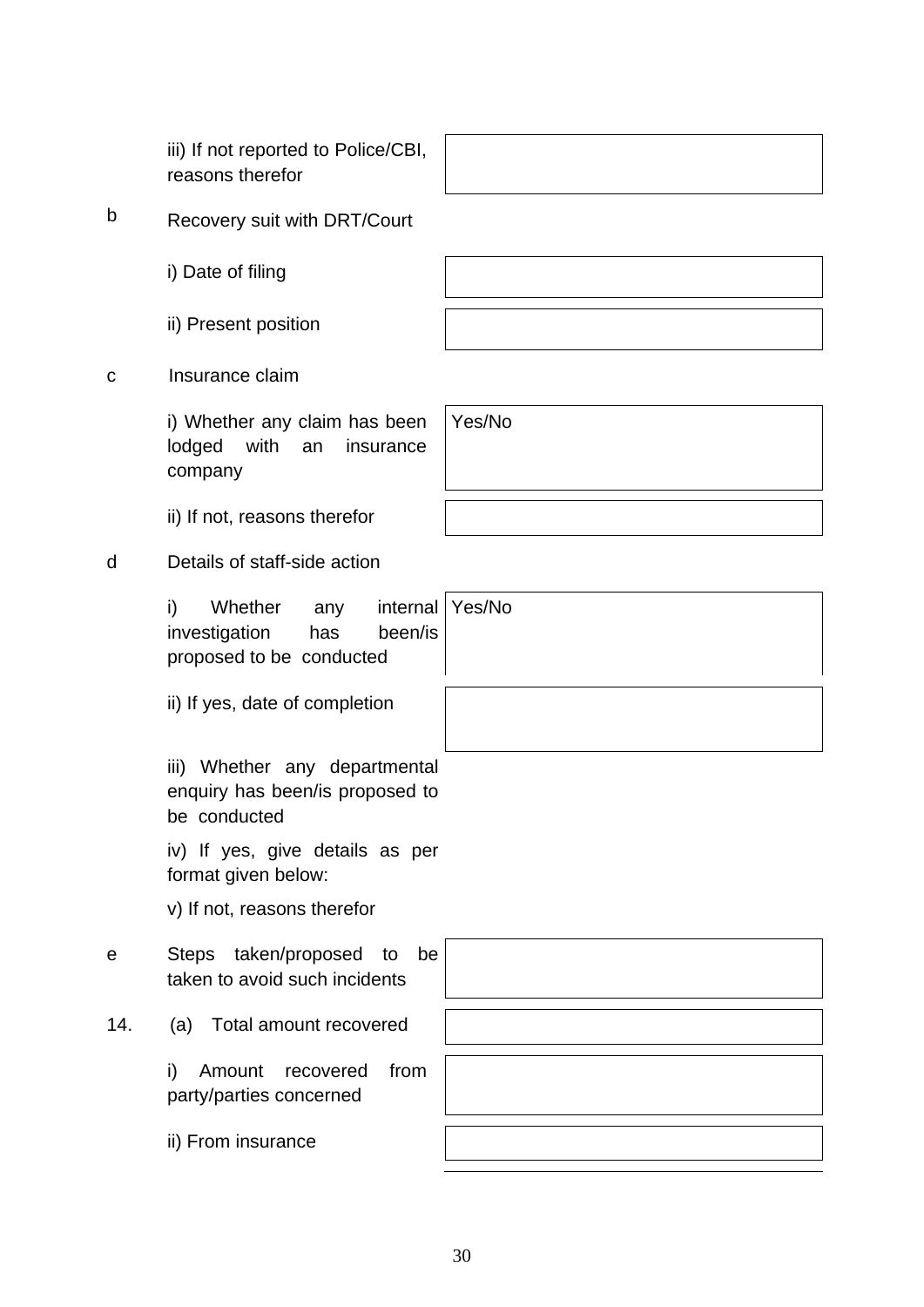- iii) From other sources
- (b) Extent of loss to the bank
- (c) Provision held
- (d) Amount written off
- 15. Suggestions for consideration of RBI

# **Staff – side action**

| No. | <b>Name</b> | n. | suspen-<br>ded/Dt.<br><b>of</b><br>suspensi sheet domesti | <b>of</b><br>charge | -cement  -tion of of final awar-  <br>of | inguiry orders | ded | Desg Whether Date of Date of Date of Date of Punish Details of<br>issue commen comple issue  -ment   prosecution<br>conviction/<br>acquittal,<br>etc. |
|-----|-------------|----|-----------------------------------------------------------|---------------------|------------------------------------------|----------------|-----|-------------------------------------------------------------------------------------------------------------------------------------------------------|
|     |             |    | <b>on</b>                                                 |                     | c inquiry                                |                |     |                                                                                                                                                       |
|     |             |    |                                                           |                     |                                          |                |     |                                                                                                                                                       |

**\*** Mention the type/s of inspection / audit the branch is subjected to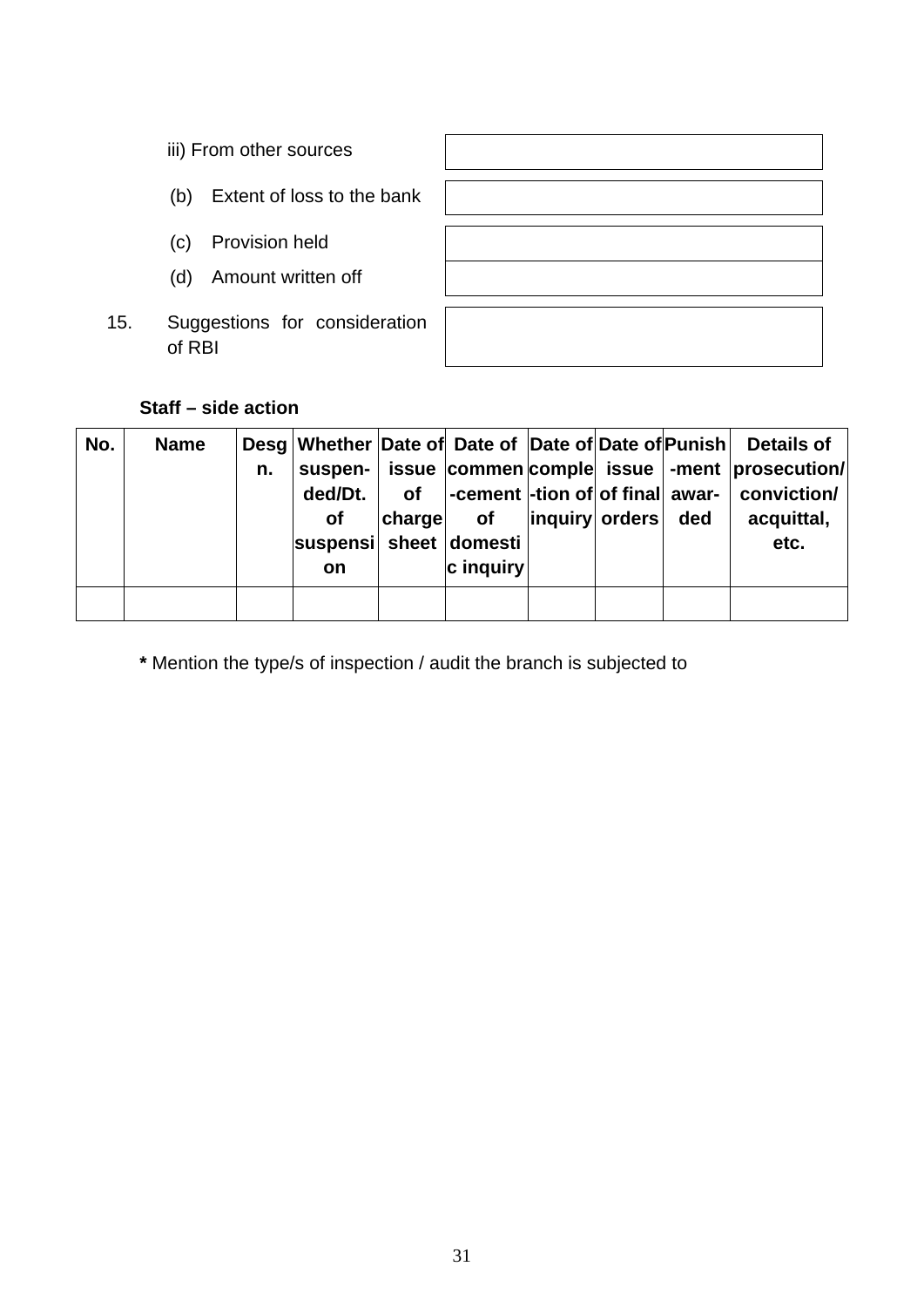#### **Part B: Additional Information on Frauds in Borrowal Accounts**

(This part is required to be completed in respect of frauds in all borrowal accounts involving an amount of Rs. 5 lakh and above)

| Sr. No. $ $ Type of<br>party | Name of<br>party/account | <b>Party Address</b> |
|------------------------------|--------------------------|----------------------|
|                              |                          |                      |
|                              |                          |                      |

#### **Borrowal accounts details:**

| <b>Party</b><br>Sr.<br>No. | <b>Name</b><br><b>of</b><br>party/a<br>ccount | <b>Borrowal</b><br>account<br>Sr. No. | <b>Nature</b><br><b>of</b><br><b>Account</b> | Date of<br><b>Sanction</b> | <b>Sanctione</b><br>d limit | <b>Balance</b><br>outstandi<br>ng |
|----------------------------|-----------------------------------------------|---------------------------------------|----------------------------------------------|----------------------------|-----------------------------|-----------------------------------|
|                            |                                               |                                       |                                              |                            |                             |                                   |
|                            |                                               |                                       |                                              |                            |                             |                                   |

**Borrowal account Director/proprietor details:** 

| Name of<br>party/account | Sr.No. | Name of<br><b>Director/Proprietor</b> | <b>Address</b> |
|--------------------------|--------|---------------------------------------|----------------|
|                          |        |                                       |                |
|                          |        |                                       |                |